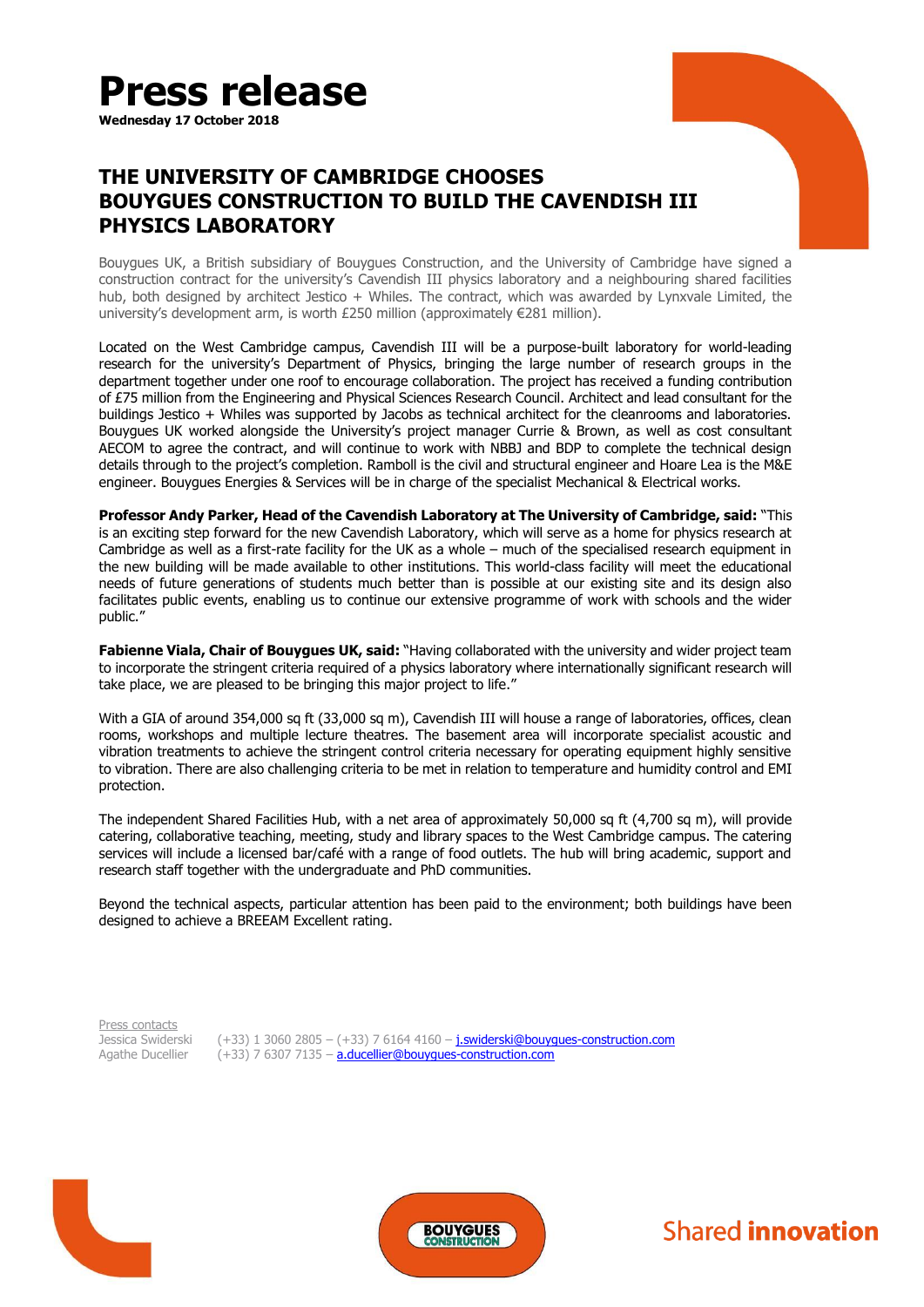# **About the Cavendish Laboratory**

The original Cavendish Laboratory was established in the centre of Cambridge, in 1874 and was named in honour of the Chancellor of the University, William Cavendish. The Cavendish name has been synonymous with the physics department, and members of its staff have made many contributions to the development of science over the past 140 years, including understanding electromagnetic phenomena used in everything from motors to broadcasting, the discovery of the electron, of the neutron, the unravelling of the structure of DNA, and the discovery of pulsars. The physics department moved to new Cavendish Laboratory buildings in West Cambridge in the early 1970s.

# **About Bouygues Construction**

Bouygues Construction is a global player in construction, with operations in more than 80 countries. It designs, builds and operates projects in the sectors of building, infrastructure and industry. As a responsible and committed leader in sustainable construction, Bouygues Construction sees innovation as its primary source of added value: this is "shared innovation" that benefits its customers at the same time as improving its productivity and the working conditions of its 47,350 employees. In 2017 Bouygues Construction generated sales of €11.7 billion.

### **About Jestico + Whiles**

Jestico + Whiles is an award-winning architectural and interior design practice with offices in London and Prague. Founded in 1977, the practice has grown steadily building on its reputation for design quality and innovative solutions to challenging briefs. The practice has always been proud of the diversity in its workload, ranging from schools to University departments; five-star boutique hotels and restaurants; master-planning of residential developments to high-end apartments; individual office fit outs and corporate headquarters. The practice's reputation for excellence is well established both nationally and internationally, with recent projects completed and ongoing in the Gulf, India, Africa, Australia and throughout Europe. The project builds on Jestico + Whiles' laboratory design expertise, following the completion of the RIBA National Award-winning National Graphene Institute in Manchester (March 2015). The practice was also appointed to design the Australian Institute of Nanoscience in Sydney, beating a prestigious international field of research laboratory specialists in a competitive tender in 2012, and designed the RIBA Award winning Mountbatten Nanotechnology Laboratory for the University of Southampton. The practice has just completed a number of high profile projects including the restoration of Sir John Soane's Pitzhanger Manor in London and the Zuri Zanzibar hotel on the island of Zanzibar; and is appointed to design the Grand Atrium and dining spaces on the newest P&O Cruise next generation ship, Iona.

#### **About NBBJ**

NBBJ creates innovative places and experiences for organisations worldwide and designs environments, communities, and buildings that enhance people's lives. Founded in 1943 and celebrating its 75th anniversary in 2018, NBBJ is an industry leader in designing science, education, workplace, healthcare, commercial, civic and sports facilities. The firm is recognised as the most innovative in the world by *Fast Company* magazine and has been named as one of the largest firms in the annual BD WA survey. NBBJ has more than 700 employees in 10 offices worldwide. Consistently recognised by clients for creative and professional design process, NBBJ has partnered with many top research institutions, corporate and tech companies, including Amazon, Boeing, City University, GlaxoSmithKline, King's College London, Microsoft, Salk Institute, Samsung, Stanford University, Tencent, the Bill & Melinda Gates Foundation, the Royal Liverpool University Hospital, the University of Cambridge, the University of Manchester and the Wellcome Trust Sanger Institute.

#### **About BDP**

BDP is an international interdisciplinary practice of architects, designers, and engineers. We work closely with users, clients and the community to create special places for living, working, shopping, culture and learning across the world. Founded in 1961, we now have studios across the UK, Ireland, Netherlands, UAE, India, China and Singapore. BDP has a leading track record in all major sectors including health, education, workplace, retail, urbanism, heritage, housing, transport and leisure and has won over 1000 awards for design quality.

#### **About Hoare Lea**

Hoare Lea is an award-winning engineering consultancy with a creative team of engineers, designers and technical specialists. We provide innovative solutions to complex engineering and design challenges for buildings. Irrespective of the scale or complexity of a project, we provide a full range of MEP, environmental and sustainability services, bringing buildings to life and ensuring that they perform in operation as well as they look.





# **Shared innovation**